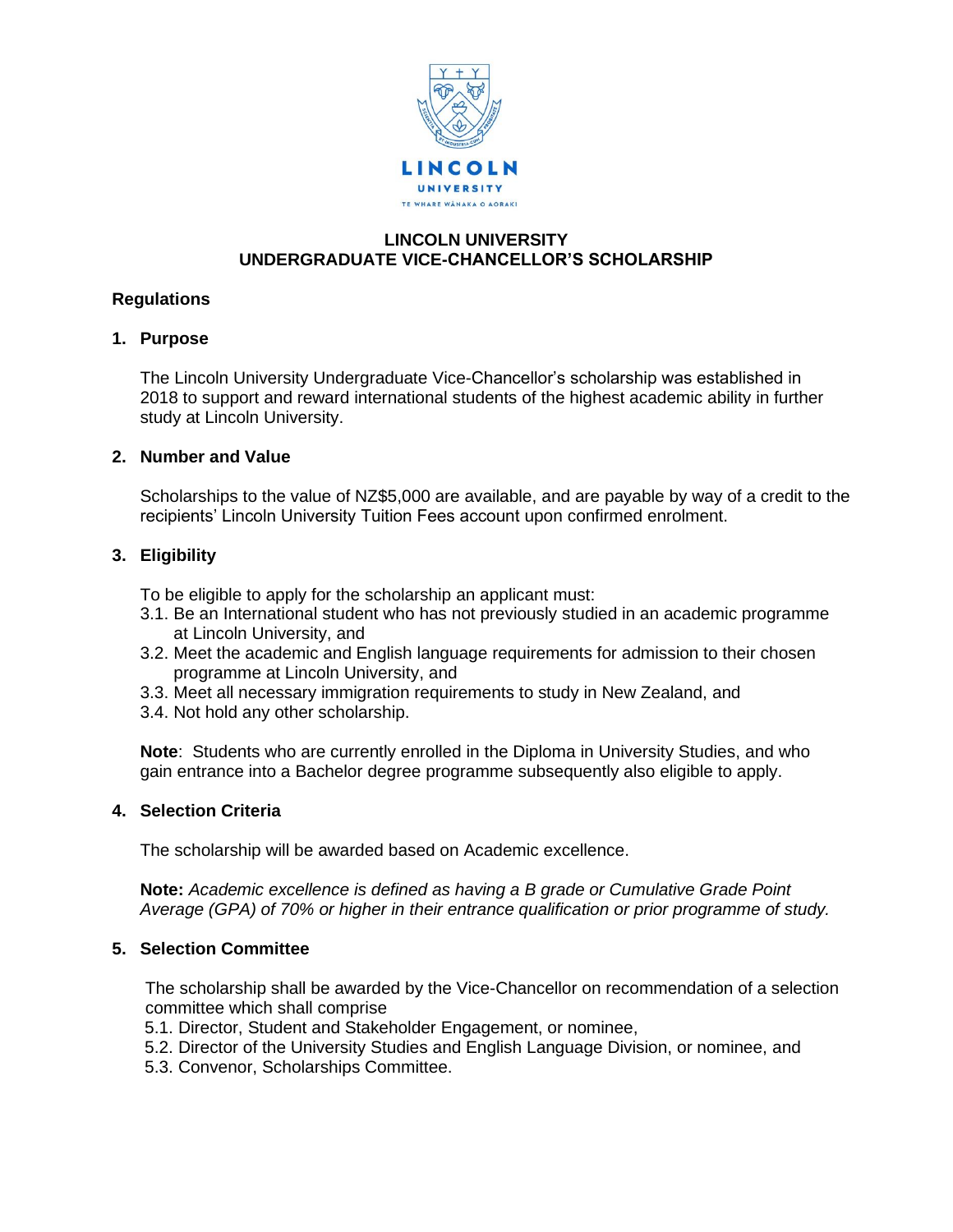# **6. Tenure**

- 6.1. The scholarship shall be tenable for two consecutive academic semesters
- 6.2. The scholarship is not tenable with any other scholarship, bursary or award.
- 6.3. During the course of their studies, the successful recipient may be required to participate in or support any on-campus international and promotional activities as specified by Lincoln University.
- 6.4. Previous recipients of this scholarship are not eligible to reapply in subsequent years.
- **Note:** *An academic semester is defined as Semester 1 (February) or Semester 2 (July) or Summer School (November). Students eligible for this scholarship can commence studies in Semester1, Semester 2 or Summer School Semester.*

# **7. Payment**

- 7.1. Payments shall be made by way of two equal payments of \$2,500 per semester, to the recipients' Lincoln University Tuition Fees account. These payments will be made at the beginning of each academic semester upon enrolment in their chosen degree.
- 7.2. Should a scholar withdraw from study at any time during the tenure of the scholarship, they shall not be eligible for any refund of the scholarship.
- 7.3. This scholarship is a partial payment of total fees charged. Successful scholarship applicants are required to pay any remaining fees themselves.

### **8. Reviews of Progress**

- 8.1. Continuation of the scholarship for the second semester of study shall be conditional upon satisfactory academic progress. Lincoln University will review the academic progress of each scholar at the end of each semester. If a scholar's performance has not been satisfactory, the Vice Chancellor may suspend or terminate the scholarship for the remainder of the tenure.
- 8.2. If the Vice-Chancellor, at any time, is satisfied that the scholar is not diligently pursuing his or her studies; or is not complying with the conditions of the scholarship; or is not making satisfactory progress, then the Vice-Chancellor may suspend or terminate any scholarship or require the forfeiture of any proportion of the scholarship payment.
- 8.3. If the scholarship is withdrawn as a result of point 8.1 and/or 8.2 above, then the scholar is liable for the remainder of fees payable at the commencement of the next academic semester.

**Note:** *Satisfactory academic progress is defined as a B or equivalent GPA of 5.0.* 

#### **9. Concessions**

The Vice-Chancellor may relax or modify the application of any of these regulations in special circumstances or in order to avoid hardship to any scholar or candidate for a scholarship.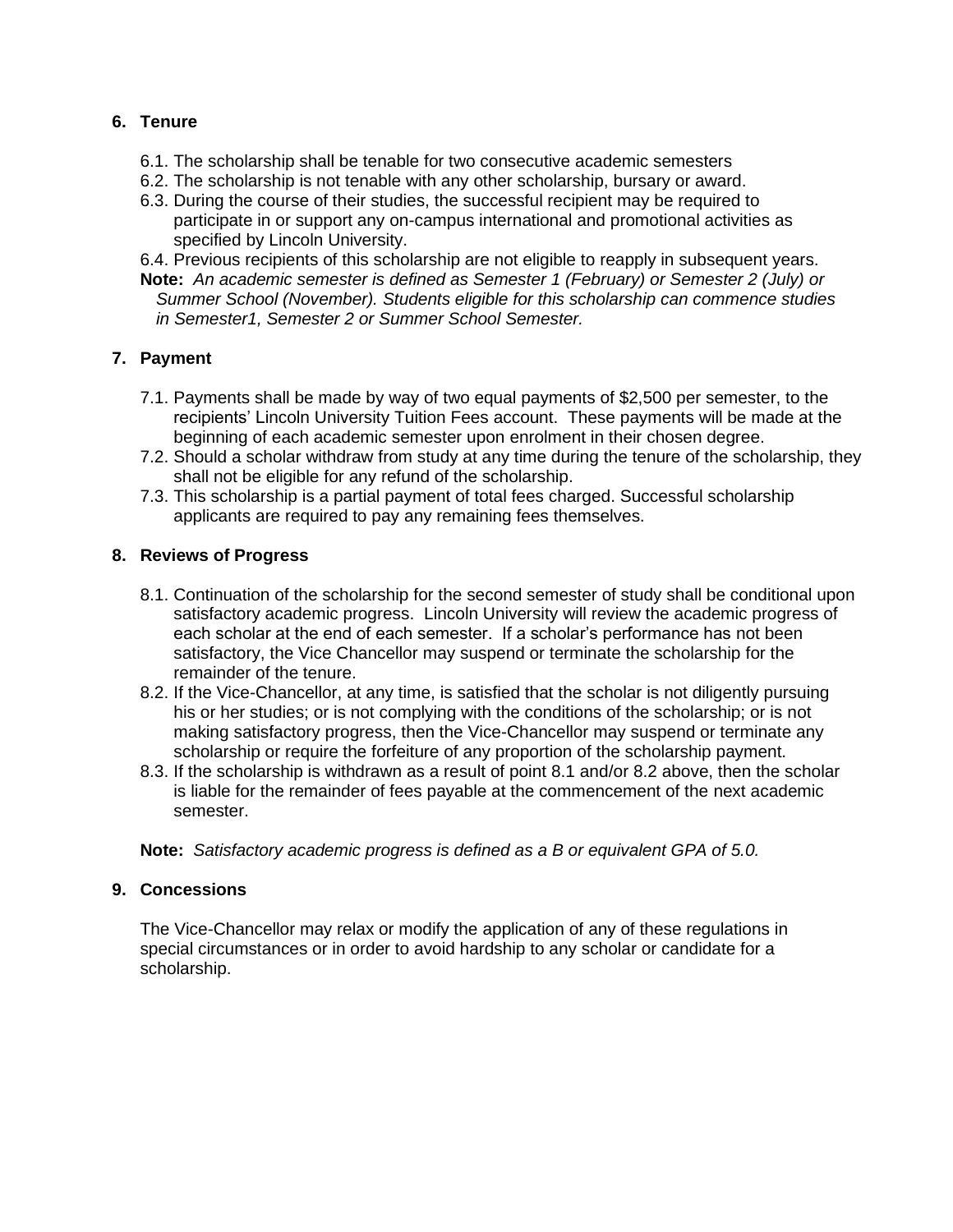# **10. Applications**

The application form below must be submitted to:

International Office Lincoln University PO Box 85084 Lincoln 7647 **Canterbury** New Zealand

Applications must be received by:

**31 January** for commencement in Semester 1

**30 June** for commencement in Semester 2

**31 October** for commencement in Summer School Semester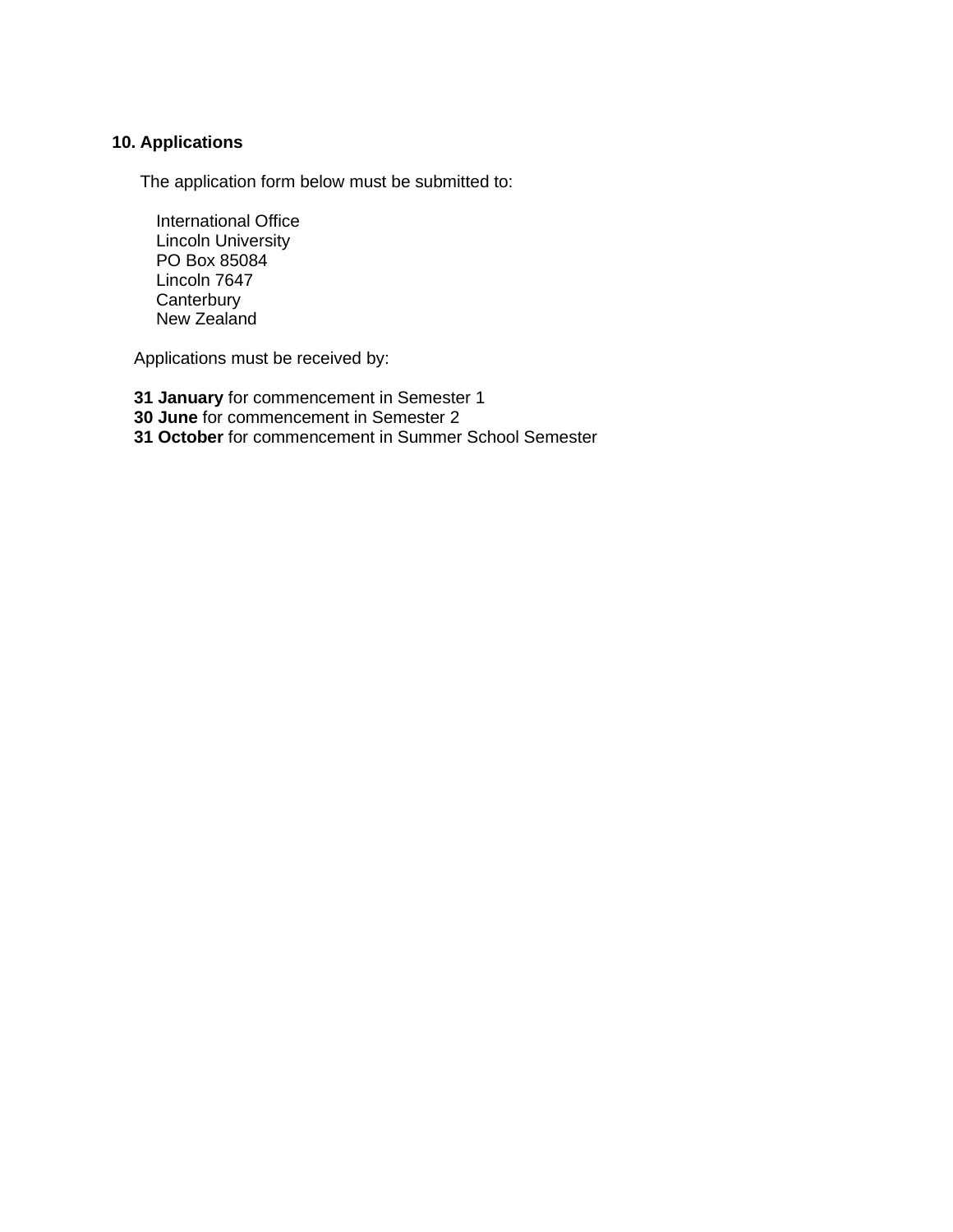# **LINCOLN UNIVERSITY UNDERGRADUATE VICE-CHANCELLOR'S SCHOLARSHIP**

### **APPLICATION FORM**

| <b>Student Information</b> |  |  |
|----------------------------|--|--|
| Family Name:               |  |  |
| First Name/s:              |  |  |
| Date of Birth:             |  |  |
| Postal address:            |  |  |
|                            |  |  |
| Email address:             |  |  |
| Phone number:              |  |  |
| Country of residence:      |  |  |
| Lincoln Student ID Number: |  |  |
| (if known)                 |  |  |

| <b>Academic Information</b>      |  |  |  |
|----------------------------------|--|--|--|
| List all previous academic study |  |  |  |
| (provide supporting              |  |  |  |
| documentation):                  |  |  |  |
| Course of Study at Lincoln       |  |  |  |
| University:                      |  |  |  |

| <b>Financial Information</b>                                                                                                                                     |  |  |  |  |
|------------------------------------------------------------------------------------------------------------------------------------------------------------------|--|--|--|--|
| Please list any other scholarship<br>funding you are receiving.                                                                                                  |  |  |  |  |
| <b>References</b>                                                                                                                                                |  |  |  |  |
| Please submit one confidential letter of reference with your application. Ask the referee to<br>return their reference via email to international@lincoln.ac.nz. |  |  |  |  |
| Please provide the name, title, and email address for your referee:                                                                                              |  |  |  |  |
| Name:                                                                                                                                                            |  |  |  |  |
| Title:                                                                                                                                                           |  |  |  |  |
| Email Address:                                                                                                                                                   |  |  |  |  |

| Declaration:                                                                                    |       |  |  |  |
|-------------------------------------------------------------------------------------------------|-------|--|--|--|
| I declare that the information contained in and provided in connection with this application is |       |  |  |  |
| true and correct. I acknowledge that giving false or misleading information is a serious        |       |  |  |  |
| offence.                                                                                        |       |  |  |  |
| Signature:                                                                                      | Date: |  |  |  |
|                                                                                                 |       |  |  |  |